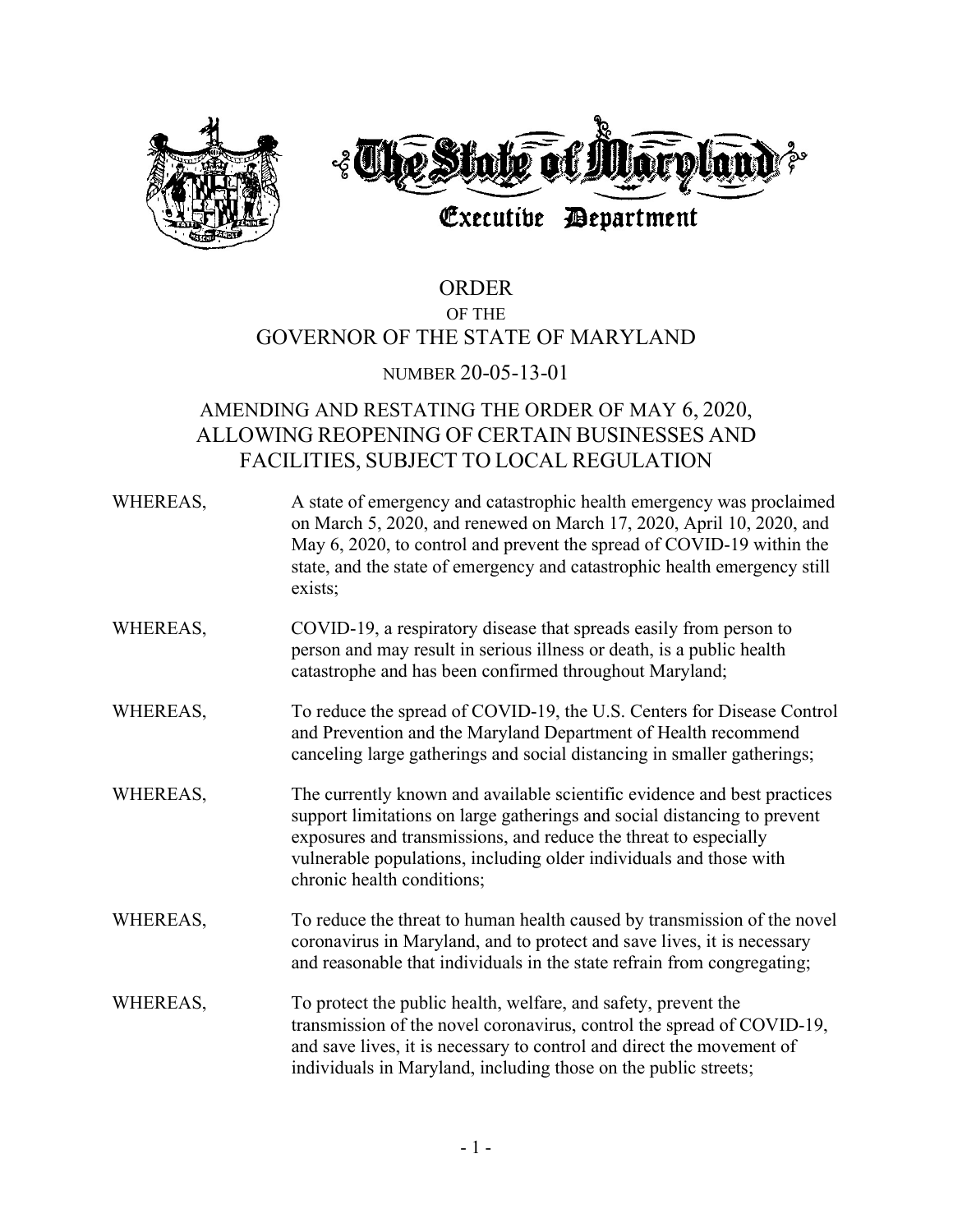| WHEREAS, | It is further necessary to control and direct in Maryland the occupancy<br>and use of buildings and premises, as well as places of amusement and<br>assembly;                                                                                                                                                                                               |
|----------|-------------------------------------------------------------------------------------------------------------------------------------------------------------------------------------------------------------------------------------------------------------------------------------------------------------------------------------------------------------|
| WHEREAS, | the Coronavirus Recovery Team continues to advise on related public<br>health and emergency management decisions;                                                                                                                                                                                                                                           |
| WHEREAS, | the State has implemented measures to reduce community transmission<br>rates of COVID-19, while strategically activating the Maryland Strong:<br>Roadmap to Recovery plan;                                                                                                                                                                                  |
| WHEREAS, | the State is continuously expanding COVID-19 laboratory testing<br>capacity and locations throughout Maryland, and has increased its<br>disease-investigation capabilities by implementing operations to trace the<br>contacts of up to 1,000 new cases per day;                                                                                            |
| WHEREAS, | the State has carefully monitored hospital capacity, and has worked with<br>hospitals to ensure their surge capacity can accommodate Marylanders<br>who may become ill;                                                                                                                                                                                     |
| WHEREAS, | the State is procuring necessary protective equipment to safeguard<br>critical facilities and staff; and                                                                                                                                                                                                                                                    |
| WHEREAS, | total hospitalizations and usage of hospital beds have been stable or<br>slowly decreasing;                                                                                                                                                                                                                                                                 |
|          | NOW, THEREFORE, I, LAWRENCE J. HOGAN, JR., GOVERNOR OF THE STATE OF<br>MARYLAND, BY VIRTUE OF THE AUTHORITY VESTED IN ME BY THE<br>CONSTITUTION AND LAWS OF MARYLAND, INCLUDING BUT NOT LIMITED<br>TO TITLE 14 OF THE PUBLIC SAFETY ARTICLE, AND IN AN EFFORT TO<br>CONTROL AND PREVENT THE SPREAD OF COVID-19 WITHIN THE STATE, DO<br><b>HEREBY ORDER:</b> |

- I. Administrative and Implementing Provisions.
	- a. The Order of the Governor of the State of Maryland, dated March 12, 2020, entitled "Prohibiting Large Gatherings and Events and Closing Senior Centers," as amended and restated on March 16, 2020, and further amended and restated on March 19, 2020 by Order Number 20-03-19-01, and further amended and restated on March 23, 2020 by Order Number 20-03-29-01, and further amended and restated on March 30, 2020 by Order Number 20-03-30-01, and further amended and restated on May 6, 2020 by Order Number 20-05-06-01 is further amended and restated in its entirety as set forth herein.
	- b. The Secretary of Health is hereby authorized to issue directives under this Order ("Secretary's Directives"), as the Secretary deems necessary, to monitor, treat, prevent, reduce the spread of, and suppress COVID-19 in relation to any activity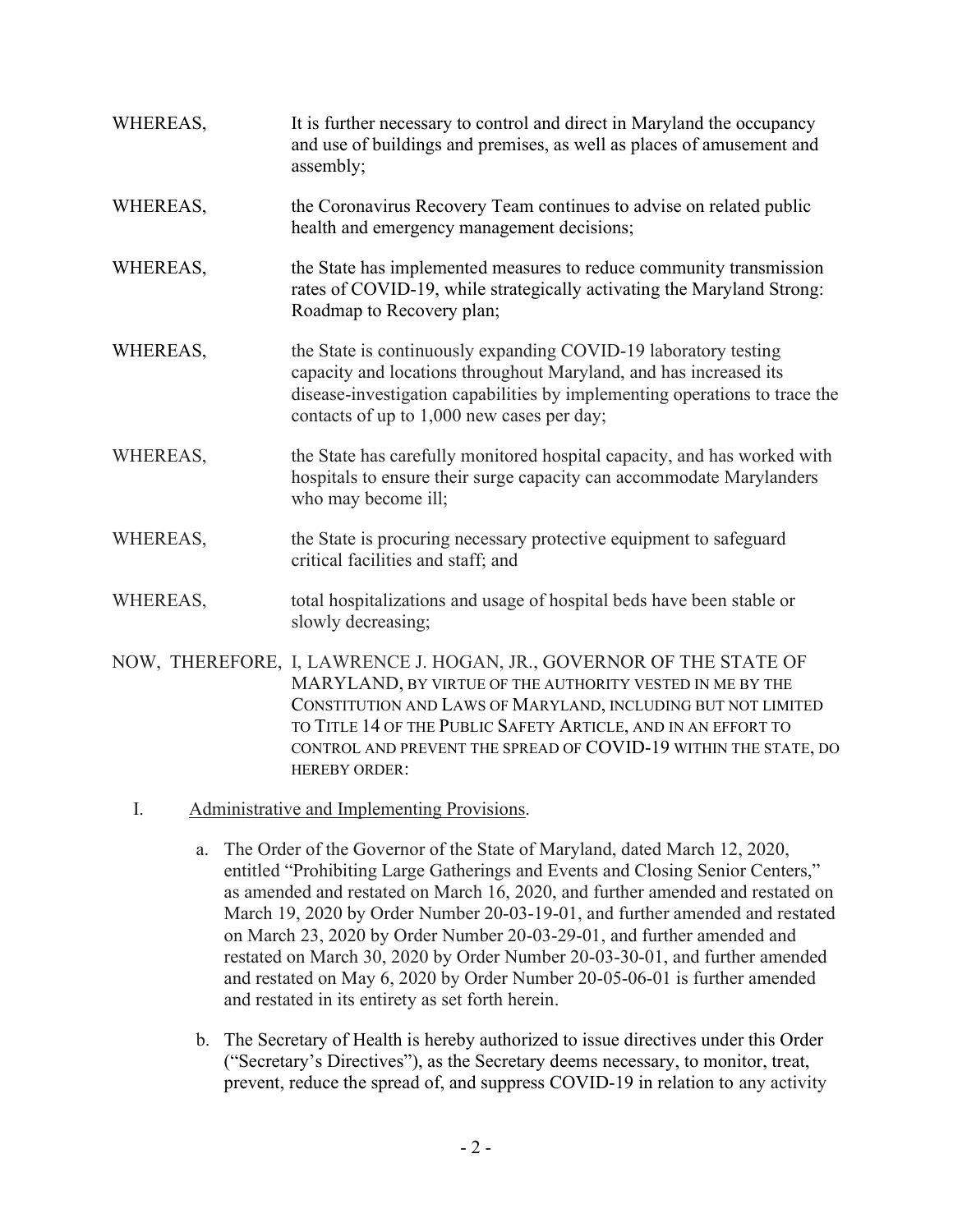permitted under this Order or any business, organization, establishment, or facility that is permitted by this Order to be open to the general public, which directives may include, without limitation, binding requirements and/or non-binding recommendations.

- c. Political subdivisions are not prohibited from opening outdoor public spaces to the general public (such as parks, sports fields and courts, beaches, dog parks, and playgrounds), subject to the following:
	- i. The decision to do so shall be made after consultation with the health officer for the county in which the outdoor public space is located (or, in the case of outdoor public spaces located in Baltimore City, the Commissioner of Health for Baltimore City) (the "Local Health Officer").
	- ii. The Local Health Officer may issue such directives or orders as may be necessary to monitor, prevent, reduce the spread of, and suppress COVID-19 with respect to the use of the outdoor public space ("Health Officer Directives").
	- iii. The political subdivision must require persons using the outdoor public space to comply with applicable Secretary's Directives, applicable Health Officer Directives, and applicable social distancing guidance published by the U.S. Centers for Disease Control and Prevention ("CDC") and the Maryland Department of Health ("MDH").
- d. If a political subdivision determines that doing so is necessary and reasonable to save lives or prevent exposure to COVID-19, the political subdivision is hereby authorized to issue orders that are more restrictive than this Order ("Local Orders"):
	- i. requiring any businesses, organizations, establishments, or facilities to close or modify their operations; and/or
	- ii. requiring individuals to remain indoors or to refrain from congregating.
- e. Local Orders may remain in effect for so long as this Order (as it may be amended from time to time) remains in effect. The authority granted by paragraph I.d is in addition to, not in derogation of, any authority of a political subdivision under its charter, laws, ordinances, or regulations.
- II. Gatherings Larger Than 10 Persons Prohibited. Social, community, recreational, leisure, and sporting gatherings and events of more than 10 people ("large gatherings and events") are hereby prohibited at all locations and venues, including but not limited to parades, festivals, conventions, and fundraisers. Planned large gatherings and events must be canceled or postponed until after termination of the state of emergency and the proclamation of the catastrophic health emergency has been rescinded.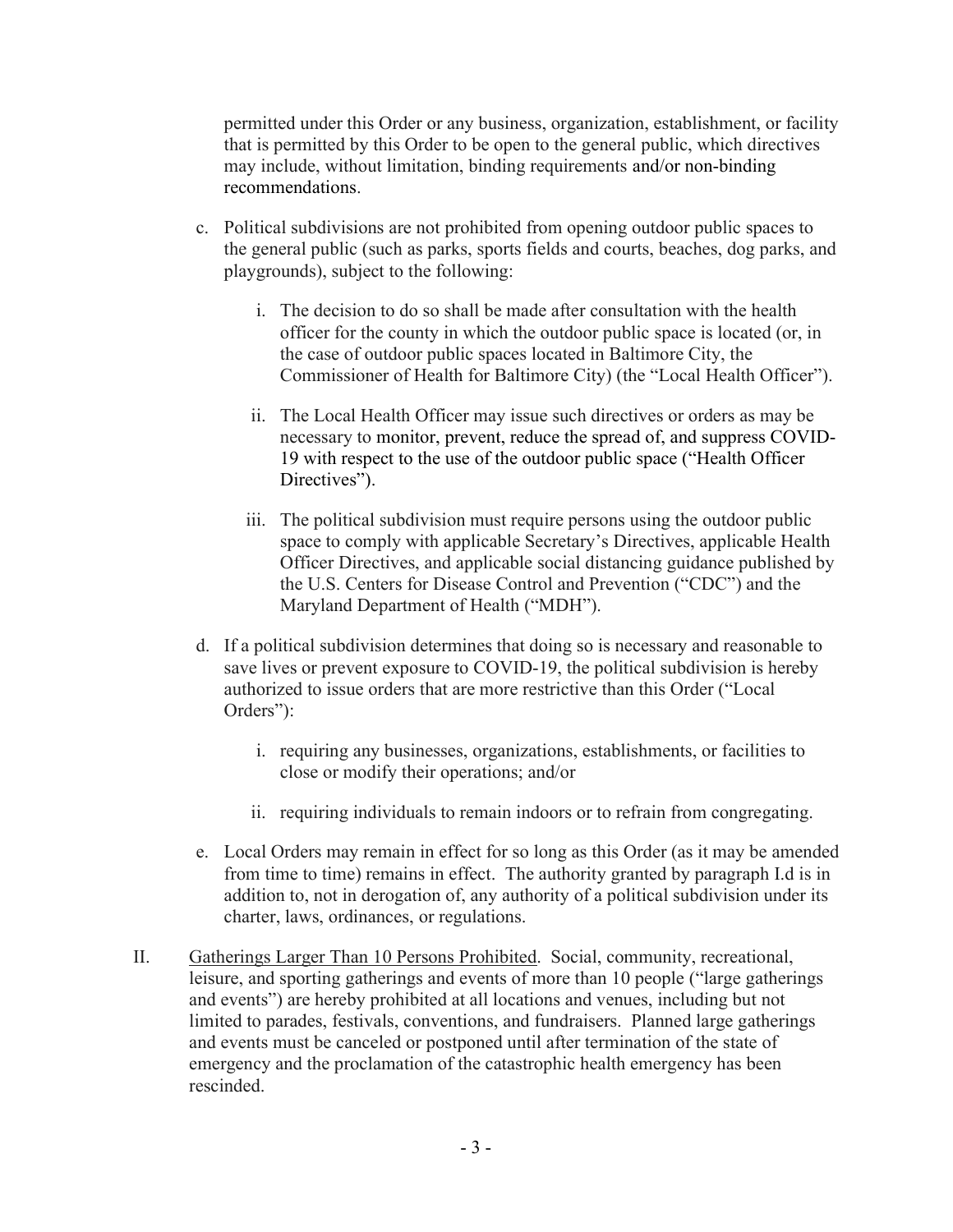#### III. Businesses, Organizations, Establishments, and Facilities That May Be Open.

- a. Religious Facilities. Subject to applicable Local Orders, effective as of 5:00 p.m. on May 15, 2020, churches, synagogues, mosques, temples, and other similar religious facilities of any faith in the State of Maryland ("Religious Facilities") may open to the general public, *provided, however*, that the total number of persons permitted in a Religious Facility at any one time shall not exceed 50% of that Religious Facility's Maximum Occupancy (defined below).
- b. *Retail Establishments*. Subject to applicable Local Orders, effective as of 5:00 p.m. on May 15, 2020, retail businesses, organizations, establishments, and facilities in the State of Maryland that principally sell goods ("Retail Establishments") may open to the general public, provided, however, that the total number of persons permitted in a Retail Establishment at any one time shall not exceed 50% of that Retail Establishment's Maximum Occupancy (defined below).
- c. Manufacturing. Subject to applicable Local Orders, effective as of 5:00 p.m. on May 15, 2020, all manufacturing businesses and facilities in the State of Maryland may open.
- d. Certain Personal Services.
	- i. Subject to applicable Local Orders and paragraph III.d.ii below, effective as of 5:00 p.m. on May 15, 2020, the following establishments in the State of Maryland ("Personal Services Establishments") may open to the general public:
		- 1. beauty salons, but only to provide hair services and provide hair services—blow drying, as described in Title 5 of the Business Occupations Article of the Maryland Code; and
		- 2. barber shops.
	- ii. All customers over the age of two are required to wear Face Coverings (as defined in the Face Coverings Order (defined below)) while inside any Personal Services Establishment, except to the extent wearing a Face Covering would make it impossible for services to be performed. All Personal Services Establishments shall:
		- 1. require staff to wear Face Coverings while in areas open to the general public and areas in which interaction with other staff is likely;
		- 2. provide services on an appointment basis only;
		- 3. not allow the number of persons in the Personal Service Establishment to exceed 50% of the Personal Service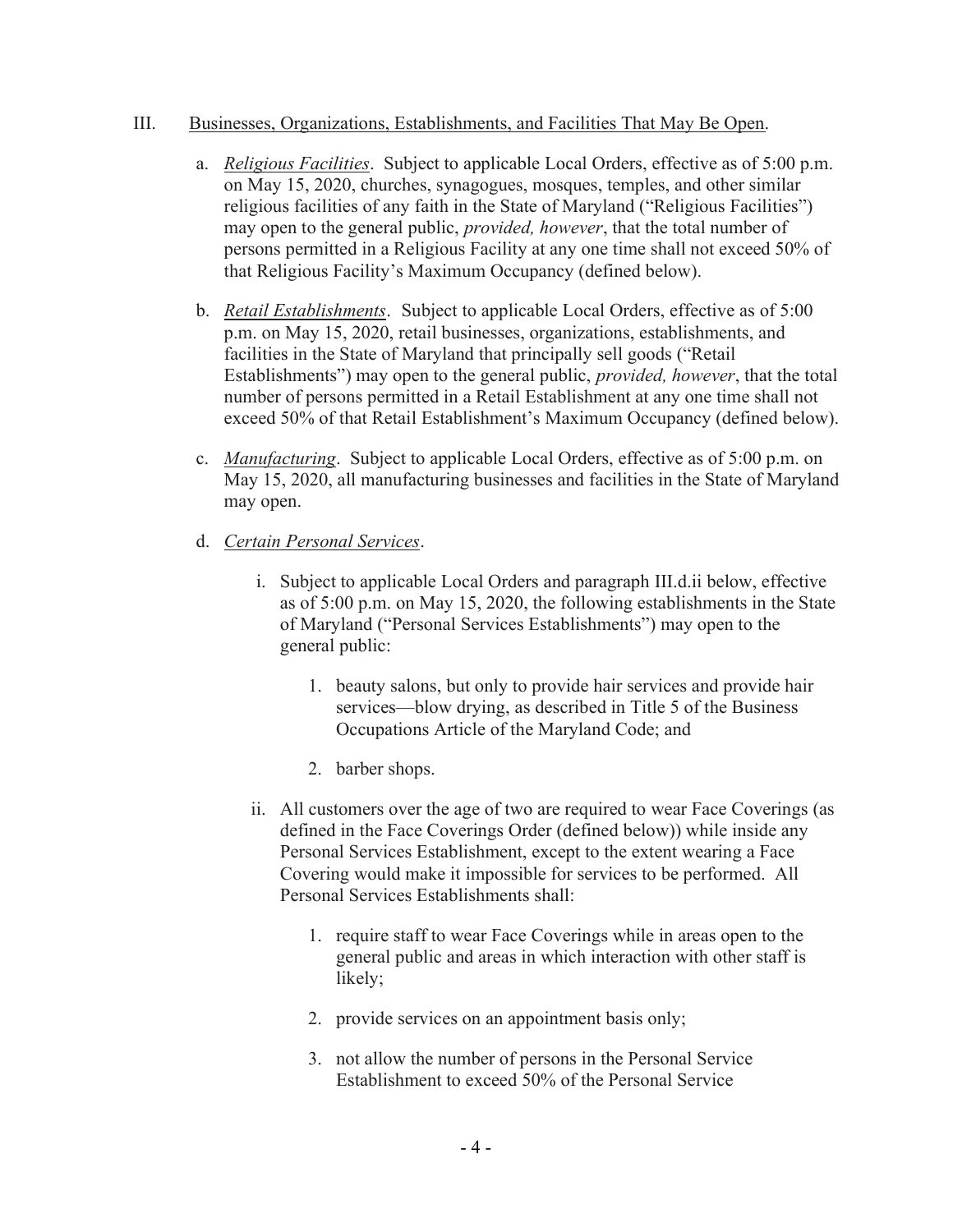Establishment's Maximum Occupancy (defined below); and

- 4. after providing services to each customer, clean and disinfect the area in which services were performed in accordance with applicable guidance from the CDC and MDH.
- e. Outdoor Recreation. Subject to applicable Local Orders, effective as of 7:00 a.m. on May 7, 2020, notwithstanding paragraph IV.f.i.8 below, the following establishments in the State of Maryland may open to the general public:
	- i. golf courses and driving ranges;
	- ii. outdoor archery and shooting ranges;
	- iii. marinas and watercraft rental businesses;
	- iv. campgrounds; and
	- v. horse boarding and riding facilities.
- f. Determination of Maximum Occupancy. With respect to a Religious Facility, Retail Establishment, or Personal Service Establishment (a "Facility"), "Maximum Occupancy" means:
	- i. The maximum occupancy load of the Facility under the applicable fire code, as set forth on a certificate issued for the Facility by a local fire code official; or
	- ii. If no such certificate has been issued for the Facility by the local fire code official, the maximum occupancy of the Facility pursuant to applicable laws, regulations, and permits.
- g. Operating Requirements.
	- i. All businesses, organizations, establishments, and facilities that are permitted to be open under this paragraph III shall comply with:
		- 1. applicable Local Orders;
		- 2. applicable Secretary's Directives;
		- 3. applicable social distancing guidance published by CDC and MDH; and
		- 4. orders issued by the applicable Local Health Officer pursuant to the Order of the Governor of the State of Maryland Number 20-04- 05-02, dated April 5, 2020, entitled "Delegating Authority to Local Officials to Control and Close Unsafe Facilities", as it may be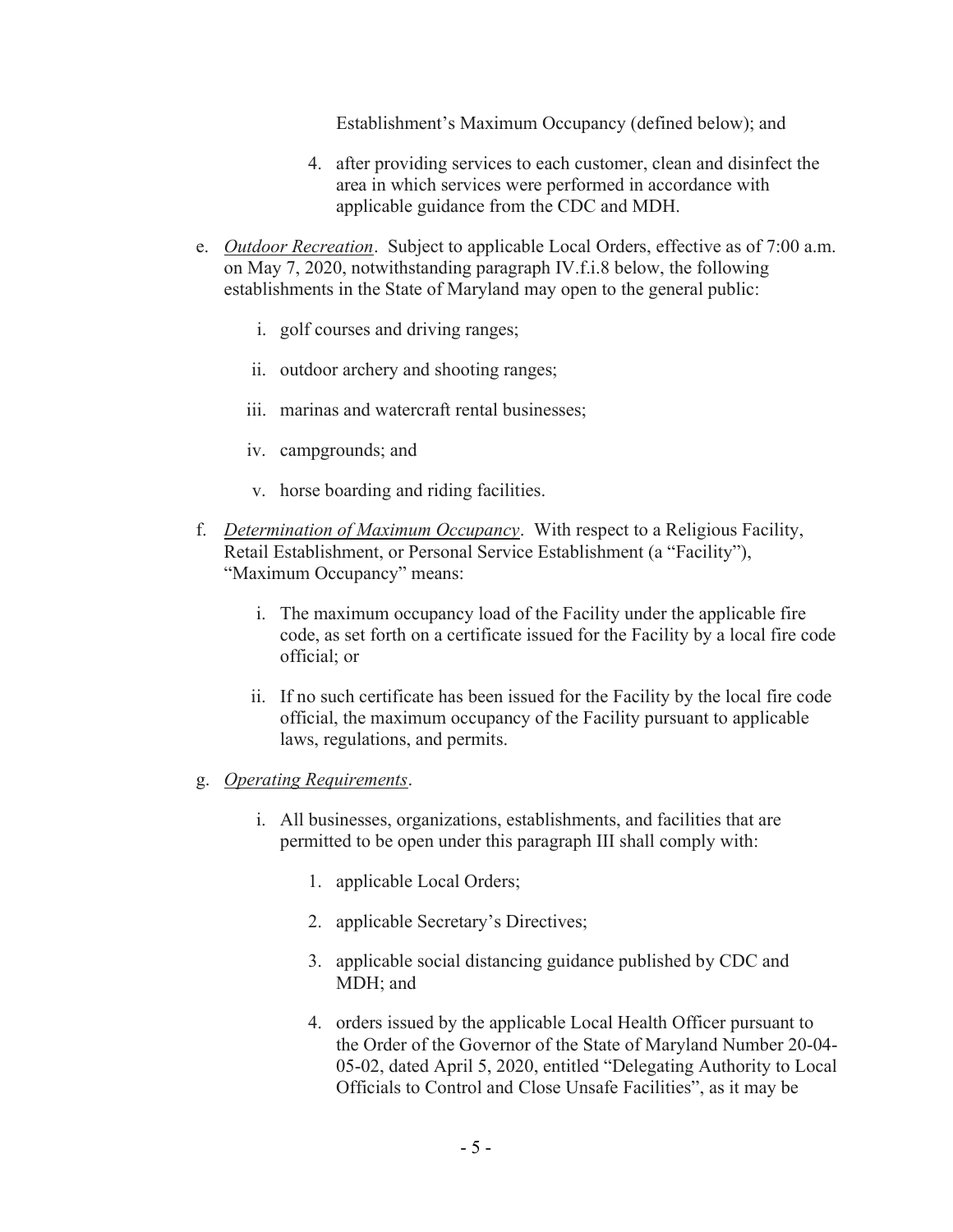amended from time to time.

- ii. For avoidance of doubt, Retail Establishments shall continue to comply with the Order of the Governor of the State of Maryland Number 20-04- 15-01, dated April 15, 2020, entitled "Requiring Use of Face Coverings Under Certain Circumstances and Requiring Implementation of Certain Physical Distancing Measures", as it may be amended from time to time (the "Face Coverings Order").
- iii. Any business, organization, establishment, or facility in the State of Maryland may require its customers over the age of two, visitors over the age of two, and/or staff to wear Face Coverings (as defined in the Face Coverings Order). A business, organization, establishment, or facility that elects to do so shall post signage at each entrance advising customers, visitors, and/or staff about such requirement.
- IV. Businesses, Organizations, Establishments, and Facilities Required to Close.
	- a. Senior Centers. All senior citizen activities centers (as defined in Section 10- 501(i) of the Human Services Article of the Maryland Code) shall remain closed until after termination of the state of emergency and the proclamation of the catastrophic health emergency has been rescinded.
	- b. Restaurants and Bars.
		- i. This Order controls the occupancy and use of restaurants, bars, and other similar establishments that sell food or beverages for consumption onpremises in Maryland ("Restaurants and Bars"). This Order does not apply to food or beverage services in health care facilities, which are expressly excluded from the definition of "Restaurants and Bars."
		- ii. All Restaurants and Bars shall remain closed to the general public, except that, to the extent permitted by applicable law, and in accordance with any social-distancing recommendations of MDH, food and beverages may be:
			- 1. sold if such food or beverages are promptly taken from the premises, i.e., on a carry-out or drive-through basis; or
			- 2. delivered to customers off the premises.

#### c. Fitness Centers.

- i. This Order controls the occupancy and use of fitness centers, health clubs, health spas, gyms, aquatic centers, and self-defense schools in Maryland ("Fitness Centers").
- ii. All Fitness Centers shall remain closed to the general public, except that the portion of any Fitness Center that is licensed or otherwise permitted by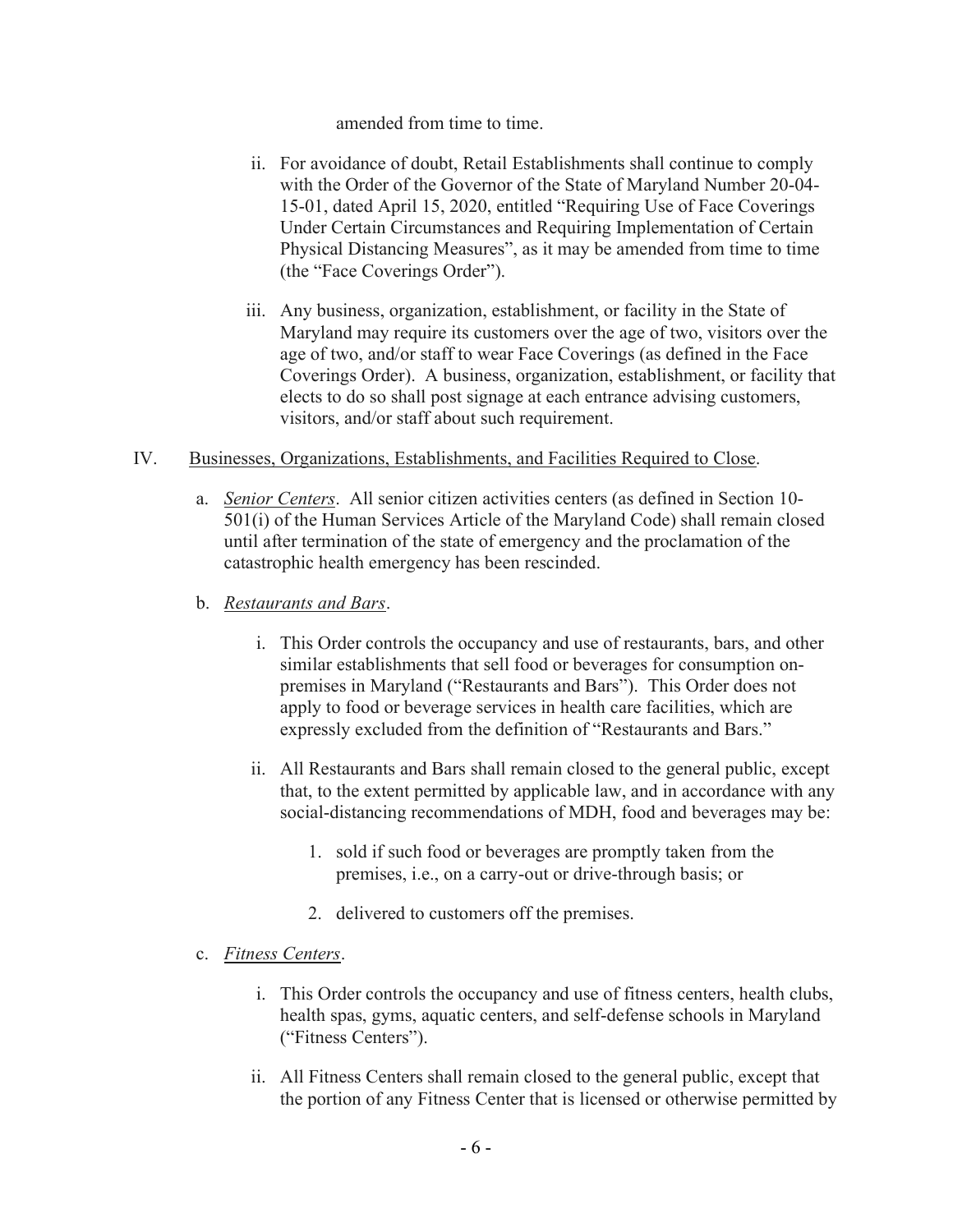applicable law, regulation, or order to provide child care services may remain open to the general public for the purpose of continuing to provide such child care services.

- d. Theaters.
	- i. This Order controls the occupancy and use of theatres in Maryland at which live performances occur or motion pictures are shown ("Theaters").
	- ii. All Theaters shall remain closed to the general public.
- e. Malls.
	- i. This Order controls the occupancy and use of shopping centers in Maryland that have one or more enclosed pedestrian concourses ("Enclosed Malls").
	- ii. The following portions of Enclosed Malls shall remain closed to the general public:
		- 1. pedestrian concourses and other interior common areas open to the general public, including without limitation, food courts; and
		- 2. retail establishments only accessible to the general public from enclosed pedestrian concourses or other interior areas.
	- iii. This paragraph IV.e does not require closure of retail establishments attached to Enclosed Malls that are directly accessible from the outside.
	- iv. Notwithstanding paragraph IV.e.ii, local governments may approve access by the general public to the following parts of Enclosed Malls:
		- 1. retail establishments (a) that primarily sell groceries or pharmacy products, or (b) at which licensed professionals provide health care services; and
		- 2. pedestrian concourses and other interior common areas, but solely to the extent necessary for the general public to access the retail establishments described in paragraph IV.e.iv.1.

### f. Other Recreational Establishments.

- i. This Order controls the occupancy and use of the following establishments in Maryland ("Recreational Establishments"):
	- 1. bingo halls;
	- 2. bowling alleys;
	- 3. pool halls;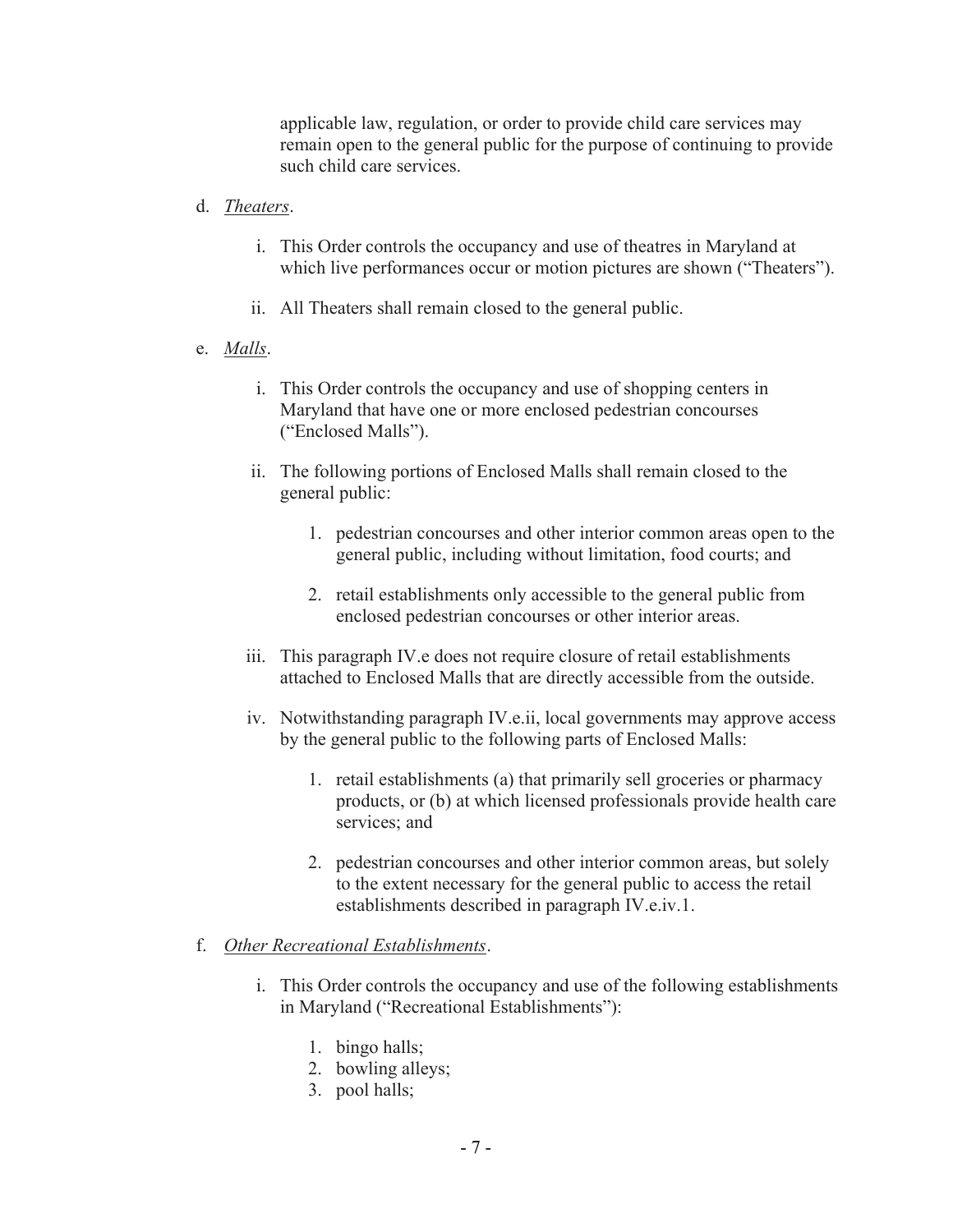- 4. amusement parks;
- 5. roller and ice skating rinks;
- 6. miniature golf establishments;
- 7. social and fraternal clubs, including without limitation, American Legion posts, VFW posts, and Elks Clubs; and
- 8. any other establishment not listed above that is subject to the admission and amusement tax under Title 4 of the Tax-General Article of the Maryland Code.
- ii. All Recreational Establishments shall remain closed to the general public (including members, in the case of private clubs).

### g. Other Miscellaneous Establishments.

- i. This Order controls the occupancy and use of the following establishments in Maryland:
	- 1. tattoo parlors;
	- 2. tanning salons;
	- 3. massage parlors; and
	- 4. establishments that provide esthetic services or provide nail technician services (as described in Title 5 of the Business Occupations Article of the Maryland Code).
- ii. The establishments listed in paragraph IV.g.i above shall remain closed to the general public.

#### h. Other Non-Essential Businesses.

- i. This Order controls the occupancy and use of all businesses, organizations, establishments, and facilities that are not part of the critical infrastructure sectors identified by the U.S. Department of Homeland Security's Cybersecurity and Infrastructure Security Agency (currently described at https://www.cisa.gov/identifying-critical-infrastructureduring-covid-19) (collectively, "Non-Essential Businesses").
- ii. Subject to paragraph III above, Non-Essential Businesses shall remain closed to the general public.
- iii. Staff and owners may continue to be on-site at Non-Essential Businesses for only the following purposes:
	- 1. Facilitating remote working (a/k/a/ telework) by other staff;
	- 2. Maintaining essential property;
	- 3. Preventing loss of, or damage to property, including without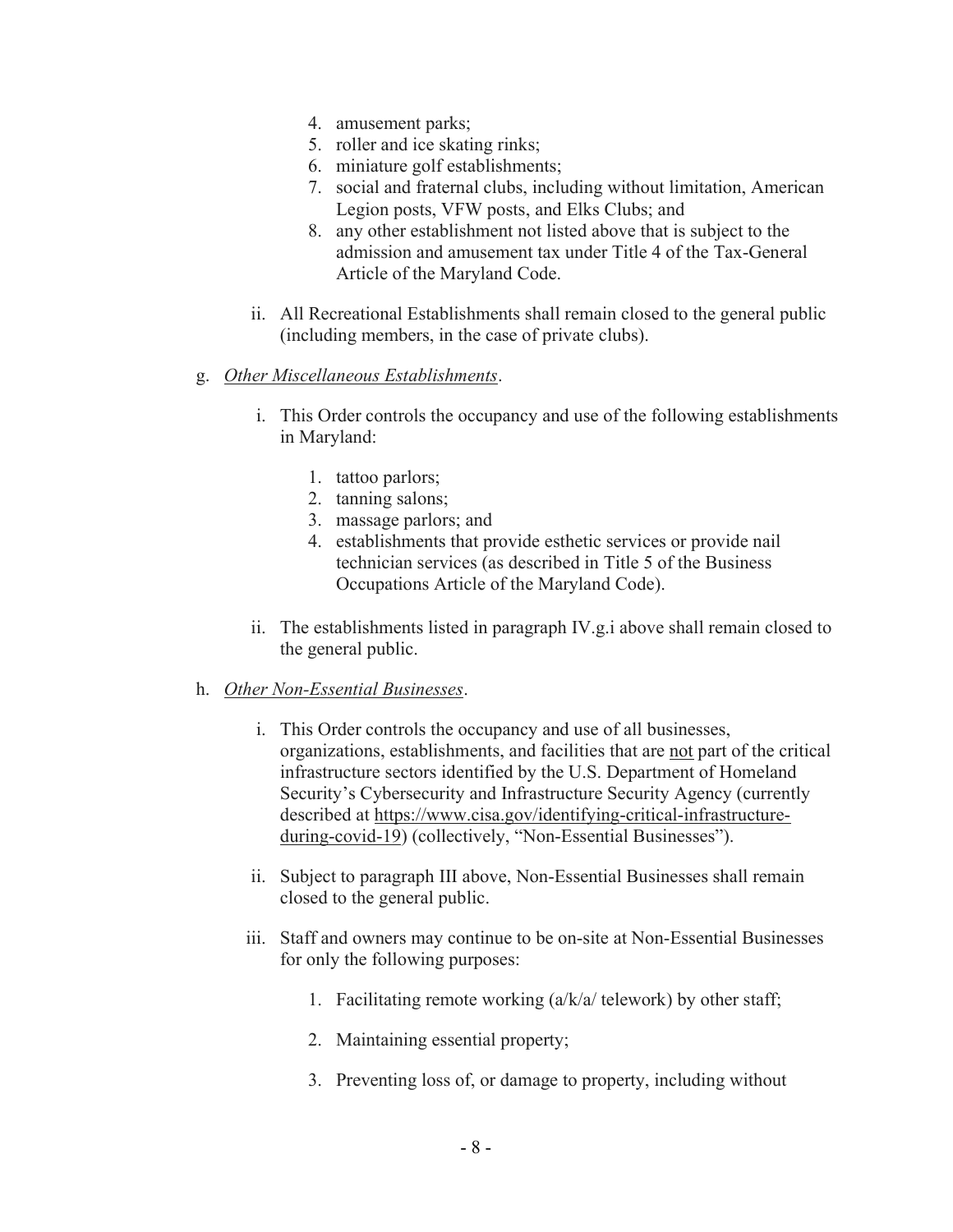limitation, preventing spoilage of perishable inventory;

- 4. Performing essential administrative functions, including without limitation, picking up mail and processing payroll; and
- 5. Caring for live animals.
- i. Closure By Other Order. All businesses, organizations, establishments, and facilities that are required to close pursuant to any other Order of the Governor of the State of Maryland or any other Order of a political subdivision, shall be and remain closed in accordance with such other Order, as the case may be.
- V. Specific Exclusions. For avoidance of doubt, this Order does not require the closure of, or prohibit the movement of any staff or volunteer traveling to, from, or in connection with their duties at any:
	- a. federal, State, or local government unit, building, or facility;
	- b. newspaper, television, radio, or other media service; or
	- c. non-profit organization or facility providing essential services to low-income persons, including, without limitation, homeless shelters, food banks, and soup kitchens.
- VI. Government Buildings and Facilities with Large Occupancy or Attendance.
	- a. State and local government buildings and facilities with an expected occupancy or attendance of more than 10 people shall:
		- i. Promptly and conspicuously post in the building or facility a copy of the MDH recommendations for social distancing; and
		- ii. Provide all occupants and attendees with the capability to wash their hands.
	- b. A copy of this Order shall be made available to all occupants or attendees at any State or local government building and facility with an expected occupancy or attendance of more than 10 people.
- VII. General Provisions.
	- a. Each law enforcement officer of the State or a political subdivision shall execute and enforce this Order and any Local Order.
	- b. A person who knowingly and willfully violates this Order or any Local Order is guilty of a misdemeanor and on conviction is subject to imprisonment not exceeding one year or a fine not exceeding \$5,000 or both.